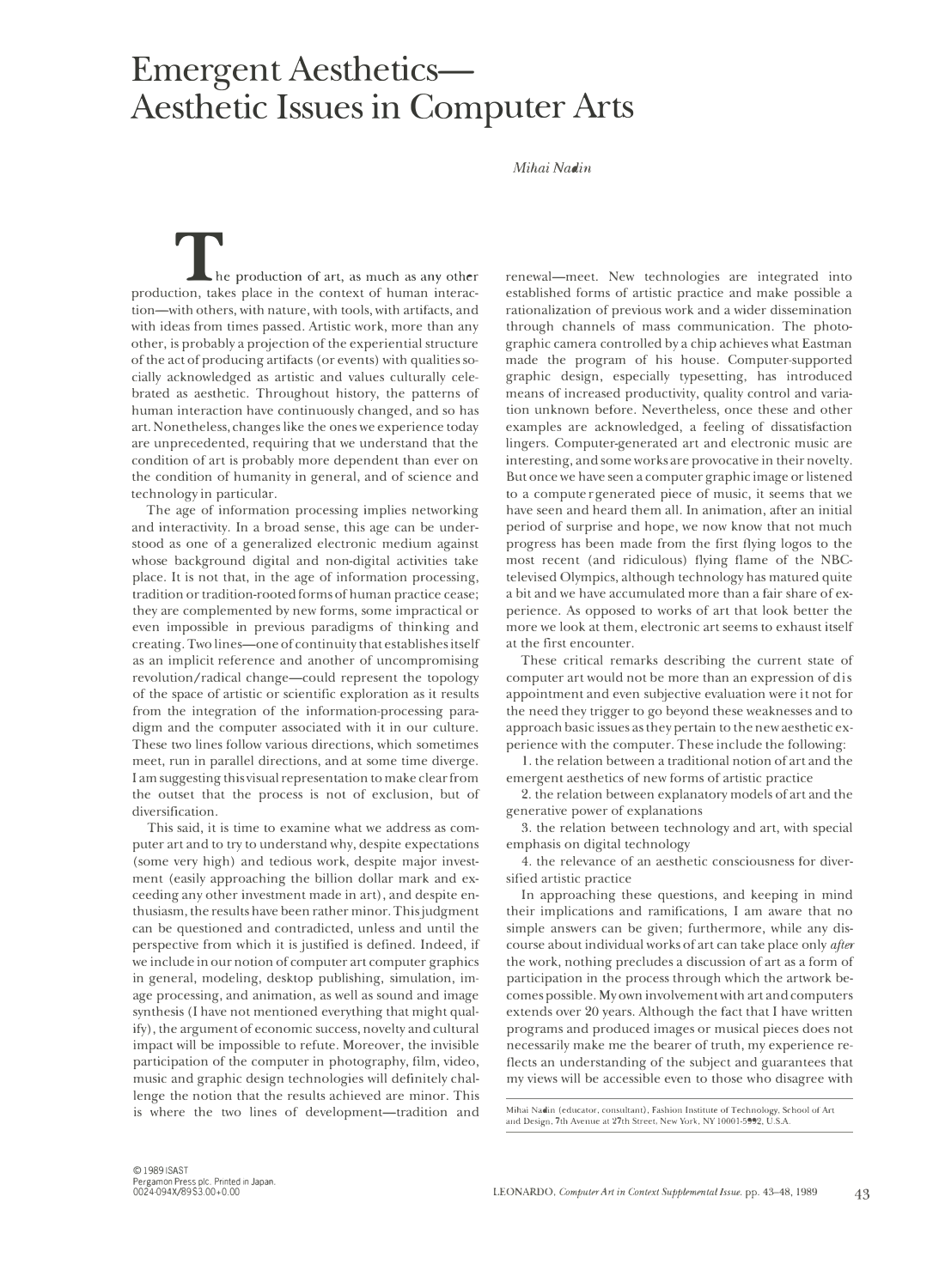them, because we share in the language of the technology and in the commitment to research its potential.

# **CONTEXT OF CONFLICT**

It is a commonplace that new forms of art emerge in a context of conflict with established art. As with many other patterns of human interaction, artistic activity is prone to establish its own power base and to exercise it economically, politically, ethically and in other ways. This happens through institutions and through reified moral values as reflected through laws, religions, schools and universities. Computer art is probably the best example of the attempt made by established art to appropriate and limit the efficiency of the new technology. In actuality it is the fight between that which is old, respectable, valuable, significant, progressively integrated into culture and tradition, and the new promise, challenge, and hope—the beginning of a new civilization. I certainly doubt that the plethora of mediocre images in continuation of the traditional realistic, surrealistic, expressionistic, etc. art can be attributed to imitation as an obligatory phase in every new development. It is more than an imitation phase-which we all resignedly accept as a given (children imitate adults, don't they?)—and different from mimesis. My thesis is that, in the process of appropriating this particular new technology-which is fundamentally changing the nature of human praxis-traditional artists, technologists and scientists have acted to preserve modes of expression they believe in, like or have tried to explain. Patterns of human interaction, in particular those pertinent to work, social existence, artistic activity and communication, are so deeply ingrained that uncertainty about and unpreparedness for the new explain the opposition to everything that does not preserve prior experiences wholly or at least in part. Symptomatically, we have tried to convert the revolution into an evolution, to see it as a cycle in a dynamics of progress, not as a dislocation of rigid and exhausted forms of thinking, working or creating. In the arts, probably more than in any other field of human interaction, one notices how encompassing the change can be. While traditionally open to experiment, renewal and innovation, and often assuming social roles of exemplary activism, artists did not oppose the technology, but hoped that it would not affect their studios and ways of working; some even hoped that it would go away. Since this has not happened, those who wanted to give it a chance have discovered that the issue is one of change-in the technology or in themselves. Since the latter requires more than good will and investment into what we know today as user-friendliness, they opted for the former. The programs we use-rendering, image mapping, ray tracing, to name a few do not contradict previous modes of expression but actually capture them in some computational form and make them available in everfriendlier forms to 'Sunday painters' (as Negroponte once aptly called them [l]). We simply took the new tool and forced it to solve old problems, whose answers we knew ahead of time. With each work produced with the help of the machine that matched the answer, we became more emphatic.

Obviously, at the beginning, power relations specific to artistic praxis were exercised gently. The maturing of the technology and its gradually higher price-I refer not to components, which became cheaper, but to the more complex configurations required by the complexity of the task, which require considerable investment-give these power relations aggressive, even brutal aspects. Although the new paradigm refers to and applies a reality different from the physical matter involved in previous forms of artistic practice (i.e. clay, cameras, marble, pigment-based colors, etc.), we stubbornly try to rediscover the old (assumed to be not only good, but also universal and eternal) and to preserve it. It should not be a surprise that fraud and ignorance have often played important roles in this practice of preservation. In order to make the new available, we have enrolled everyone willing to support it. The result is not unexpected: almost without exception, computer art classes are taught by those who never succeeded in their art. The new talent exhibited by technologists, scientists and self-made artists is met with suspicion and typically 'brought into line'. Even the new possibilities opened up by technology have been reduced to acknowledged procedures. Visualization of highly diversified spaces, 3D (virtual space) explorations and color explorations are

still treated according to the aesthetics of white paper or canvas. This is why, although formally correct, some of the new imagery is expressively inadequate. Technical ignorance and aesthetic limitations explain the success of paint box programs, drawing programs and illustration software. Through such programs, previous forms of artistic practice are maintained, though at a qualitative level far below that of traditional tools and media. Thus, while trying to preserve a familiar mode, we in fact have preserved only the appearance of the previous mode, since the machine was no longer *being used* ("I will do what you want me to do") but started *using the user* ("Do what I can do, and how I do it")-the artist in particular. We knew that the hardware was not conceived for such creative work, but we hoped that some programs would do the trick. To a certain extent, this has been accomplished. But if art, at least in the romantic sense we still cling to, is the expression of personality, emotion, experience and the like, then the computer does not necessarily help the artist to bring it about more freely. Quite often, what is produced on the computer can be generated more easily, quickly and cheaply with a pencil or other traditional means. There are numerous instances in which the computer controls the artist and 'signs' the work. This is what I have calledand my formula has been widely adopted-'canned art'. There are also instances where the machine offers a fast substitute for art. This is what I called 'MacDonald art' [2].

## **IS THE ARTIST A USER?**

Obviously a paint program, a drawing program, an image renderer, a ray tracer, etc. are computational models that capture knowledge about how aspects of images generated in the past can be replicated. Whereas the artist working in traditional media invented new forms of expression, the computer program gives a prefabricated, general solution. Such programs are the *how* of art and as such are quite impressive in their performance. As explanatory models, they rely on physics (the laws of reflection, refraction, etc.), linear mathematics (linear perspective, sectioning, solid modelling) and logic (mainly Boolean operations). To what extent a good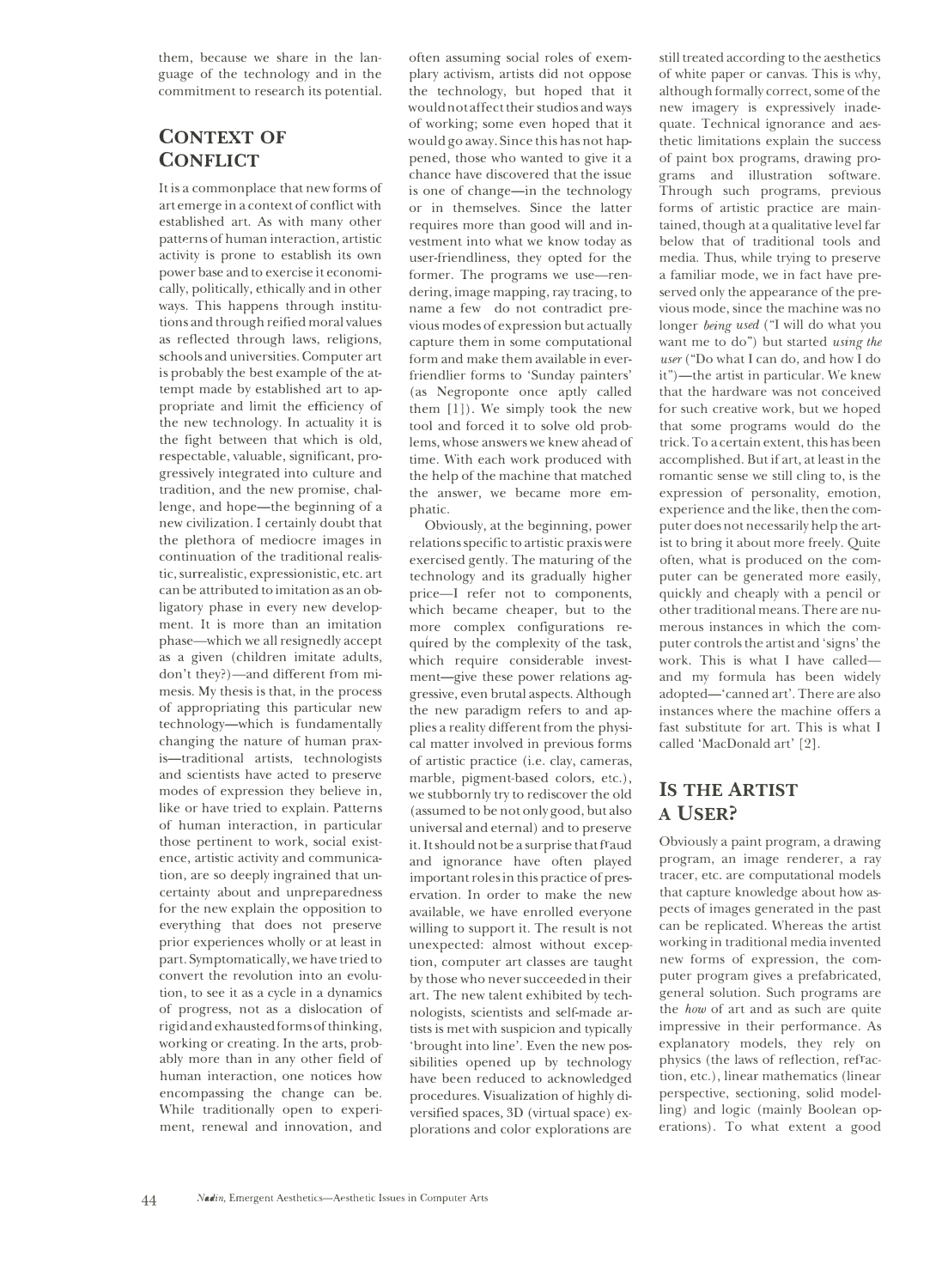explanatory model is also a generative procedure is a question raised again and again during the history of art and in epistemology. As it turns out, each explanation is incomplete. The perspective from which the explanation is given defines the level of incompleteness. Within the perspective assumed, a good description can become a generative scheme [3]. The golden section, the Fibonacci series, the formalism of the metaphor (logical or mathematical) can be used to generate artifacts with expected or desired formal qualities. Based on this limited notion of generativity, various descriptions were used at the outset of computer art and experiments were performed in order to generate families of images or sound sequences. The socalled intuitive element, i.e. variations within a given frame, was ensured (rudimentarily I should add) by the use of random number generators. What resulted was a whole family (infinite, in principle, or with a degree of infinity comparable to the degree of randomness achieved) from which an 'artist' selected what seemed aesthetically relevant. My own evolution went through this stage [ 4], which I actually enjoyed because of the unexpectedness that randomness sometimes led to. It was a form of aesthetic lottery whose winners attracted public attention, although it was not certain what was won. Nevertheless, the major question of whether a person (or machine) who describes art also creates art continued to obsess us. It seems that throughout the history of art the act of doing and the act of contemplating (i.e. what is known as *theory)* have been complementary rather than equivalent, and the hope of breaking this pattern enthused many.

Things became more complicated once the instrument of explanation and the instrument of production became the same. Indeed, the same mechanism can be used to analyze and to synthesize. Data resulting from analysis (output from a process) can become the 'matter' of the act of obtaining new artifacts (input of a reverse process). However, the logical laws governing the function of the machine require observation of stringent conditions for computability. Completeness and consistency, to which a fundamental logical law applies (Godel), are not, by any stretch of our willingness to acknowledge logic and rationality in art, characteristics of the art process. Thus, the machine is

intrinsically adapted to a universe of experience in which only partial artistic practice is possible. Indeed, the very structured nature of the typographic art makes it a good target for computer-based praxis-a theoretic idea that I expressed long before desktop publishing was made into an available key-system technology [5].

Since any description-in the philosophic form of discourse or in mathematical-logical formalism-is, after all, incomplete and thus subjective, once such descriptions become generative tools in the form of procedures or programs, they act upon the data (the 'matter' of electronic art) as a mold. The fingerprint of those who designed them gets marked in the image or the sounds generated. The 'artist', consequently, is actually the machine, while the human being becomes the operator working for the  $programmer(s)$ . The uniformity of images and musical compositions that strikes anyone who has gone beyond the initial moment of surprise and even exaltation is the result of the limited number of programs and procedures available. Such programs, while deserving in many respects, were transported from machine to machine (sometimes losing efficacy compared to their initial characteristics, other times being improved) and became available in the broader market. There is no difference between a ray tracer in a sophisticated research or computer art center and the ray tracer we can buy for our PCs.

Being such high performance machines, computers are used to generate incredible numbers of images produced in all kinds of environments. However, we must make some distinctions. We look at images on screens in various contexts. Each context has its own requirements. Computer-aided design (CAD) images are, in virtue of their goal, supposed to be exact. Tools for achieving precision are continuously created. From CAD, we move towards computer-aided manufacturing (CAM), which implies precision as well but also some other characteristics, such as versatility for driving complex machines, precise time sequencing, even parallelism. Communication and entertainment applications (such as advertisement, mass communication, show business) have still different requirements, including realism. Simulation, by its very nature, suggests the need for convention based on mapping procedures from the realm of simulated phenomena to the realm of knowledge. Dynamics, as characteristic of simulated complex phenomena, requires integration of movement. In addition, the code of simulation (as it applies to colors, visual rhythms, shapes, topological changes) has to be conveyed together with the simulation, which raises issues of communication. In each of the fields mentioned, software tools (indeed, the computer is not a tool *only programs qualify as tools)* were built, tested and improved according to the specific requirements of the work.

Artistic images are defined by their aesthetics; and the need for aesthetic characteristics is acknowledged. Yet while the aesthetic component is a structuring component that facilitates better usage, it is in fact only partially pursued. What those interested in the art did not understand about the tools was that it is not the precision of CAD that will make for art, not the sophistication of an integrated processing package that will make art programs out of CAM programs (even when used to drive a milling machine in order to create a 'sculpture'), nor the enticing commercial 'art packages'. Because the explanations used were explanations pertinent to any other class of artifacts but the artistic class, the result was contorted images, very technical, precise but not expressive, flashy but not convincing. In these images, a world of plastic, metal, even of gelatin [6] was constituted because CAD, CAM and simulation programs required the texture mapping of plastic, metal and other materials that our factories process, not because it was aesthetically relevant. Instead of allowing us to see whether explanations of works of art can become generative procedures, those who use explanations pertinent to engineering, modelling, communication, entertainment and simulation made us understand that their generative power is not relevant to art and not equivalent to an aesthetic perspective.

# **AESTHETIC CONSCIOUSNESS**

It goes to the credit of the industry, however, that it recognized the need for aesthetics in tools for practical activity other than art. But while I credit the visionaries-Alan Kay, Ivan Sutherland, Nelson Max, et al.-with this understanding of the formative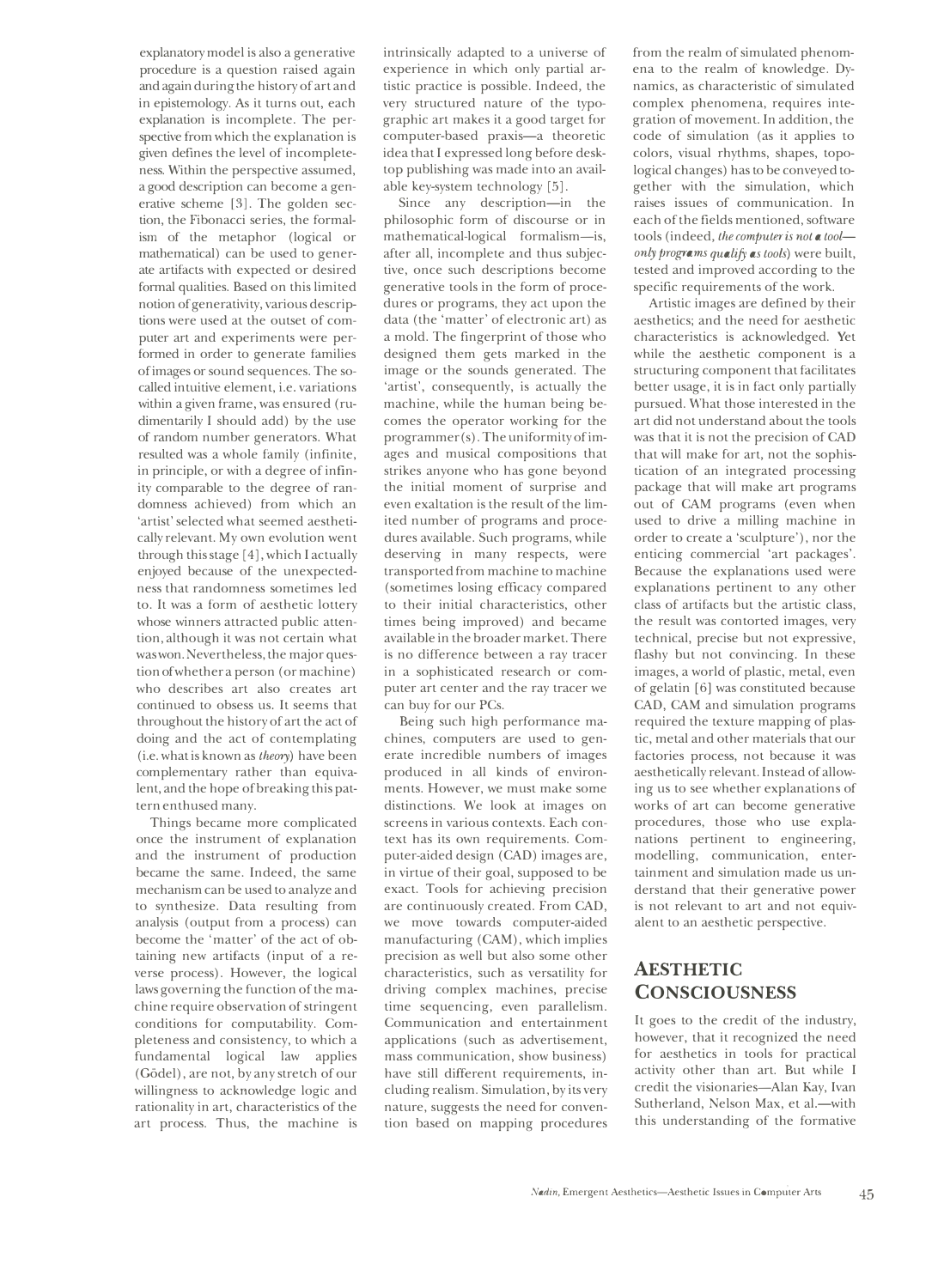role of the aesthetic component, I must add that it is difficult to say whether the aesthetic component was viewed as a marketing tool, an alibi or an intrinsic part of the design of new tools. Nevertheless, in the databanks of the characteristics of artifacts generated with the aid of computers and aspiring to the status of art, one will find the characteristics commissioned/required by those who supported computer graphics research for flight simulators, radar installa tions, satellite observation, space exploration, oil exploration, design of new machines ( cars and trucks, in particular), etc.

It is comforting to see that money invested in such non-artistic areas trickles down into the hands (and products) of those interested in art. But the inadequacy of such tools for artistic practice remains. The question of precision in art is different from the precision of engineering. The combative nature of art is different from that of the military. An artistic artifact requires a different manufacture than that of mass production. Against the background of the digital (i.e., of the information- and symbol-processing paradigm), we arrive at the realization of the need to consider art in its interrelations with all other products of human activity. The digital computer is the carrier of information and a means of maintaining simultaneous levels of information exchange. It already supports unprecedented forms of human interconnection and makes available new types of interaction. Whatever an artist can do using traditional means will not become more valuable once it is computer generated. It is in the realm of what was not before possible that one can see the assets of this artistic involvement with technology. Digital carriers allow for interactive modes, for integrated environments, for mixed media.

Nevertheless, all this does not come for free. Since more people can participate in making the work, chances are that, in the process, authorship and quite a number of characteristics related to it will change. The digital medium is one of instant replication and perfect fidelity; therefore, the notion of the original, the aura of uniqueness, and the attraction of ownership will have to undergo reinterpretation and change. Our understanding of the artist-public relation changes as the distinction between artist and public gradually disappears. Indeed, in the

electronic medium, everything done by an artist can easily be re-processed by the public. Variations become a matter of interaction with the work. The change is from a one-to-many relation to a sequence of one-to-one relations. Even the functions assigned to art change in the sense that an active relation rather than passive contemplation emerges. As I see it, digital art permeates the environment of existence as a neverending process, at levels of quality perhaps far below those celebrated in previous stages of human practice, but reaching far more people (in principle, the entire population). Intensity is converted into extension.

Based on some of these considerations, we should now consider the relation between the *possible* and the *desirable* because *first,* in the age of computer technology, the space of possibilities increases exponentially, and *second,* in the past, people desired new forms of expression and pushed the technology and the medium of expression to its possible limits. Today, technology leads and actually offers more possibilities than we are able or even qualified to use. Consequently, *desirability* starts shaping us in our way of expressing convictions, ideals and values. Is it indeed desirable to use a paint program without ever seeing a painting or preparing a canvas, mixing colors, mastering a real brush? Is it acceptable to synthesize sound without knowing what is culturally acknowledged as harmony or tonality? Is it possible to conceive of an electronic sculpture independent of the context of the world for which such a sculpture is produced? I can go on and on with even farther-reaching questions as to the significance of color not only as a component of art, but also with biological implications (its symbolism, its role in memory processes, the effect of the eye's color sensor on each person's well being, the behavioral implications of color in a given culture). Indeed, art is far more than the mere physical presence of an artifact; and this is why the digital approach to art must consider the human being, society and its evolution under new circumstances of life and work [7].

The digital computer made possible an accelerated integration of aesthetic characteristics in non-artistic artifacts. This has contributed to a dis semination of better taste through objects of daily life and in communication. Moreover, the digital computer, together with other electronic and non-electronic technologies, made possible and necessary patterns of human interaction that affect the primacy of language and languageoriented work. We are already entering an age of varied means of expression and communication in which taste, smell and touch as well as images and sounds play ever-increasing roles. Once the dominance of language ceases, we start living in a civilization of several modes of expression and communication. This in turn affects the relation between art and technology as new arts appear and new forms of interaction with art become possible. It is probably worth the effort to understand this diversification as an expression of a new relation between what we call the tools of the artist and the medium.

## **TOOL OR MEDIUM?**

One question is frequently raised: Is the computer a tool or a medium? The easy answer is: both. But easy answers will not do. In the strictest sense of the word, the computer is neither a tool nor a medium; that is, the programs are the tools, the peripherals (such as printers, plotters, CRTs, sound synthesizers, loudspeakers, etc.) are the medium/media. In creating a sculpture by driving a milling machine, the artist has to understand the relation between the 'virtual' object as it results after data processing and the 'real' artifact that will (or will not) embody desired qualities. Many changes accumulate between the plotted image on the screen and the Cibachrome print; there is a change in quality and quantity between the sound synthesizer and the final tape. This profoundly *mediated* process, which results in removing the artist from the 'matter' on which he or she acts, requires skills different from those of the traditional craftsperson. It is not that thinking replaces the craft, but it diminishes the importance of craft in the actual making. I feel comfortable with the notion that, in the age of digital technology, *the program is the work of art,* although I am not quite sure how such a work realizes its meaning. It is probably, because I do not want to discard the thought, through the infinite use of the program, in which case all of us using programs are actually interacting with the art object called 'the program' and thus with the artist as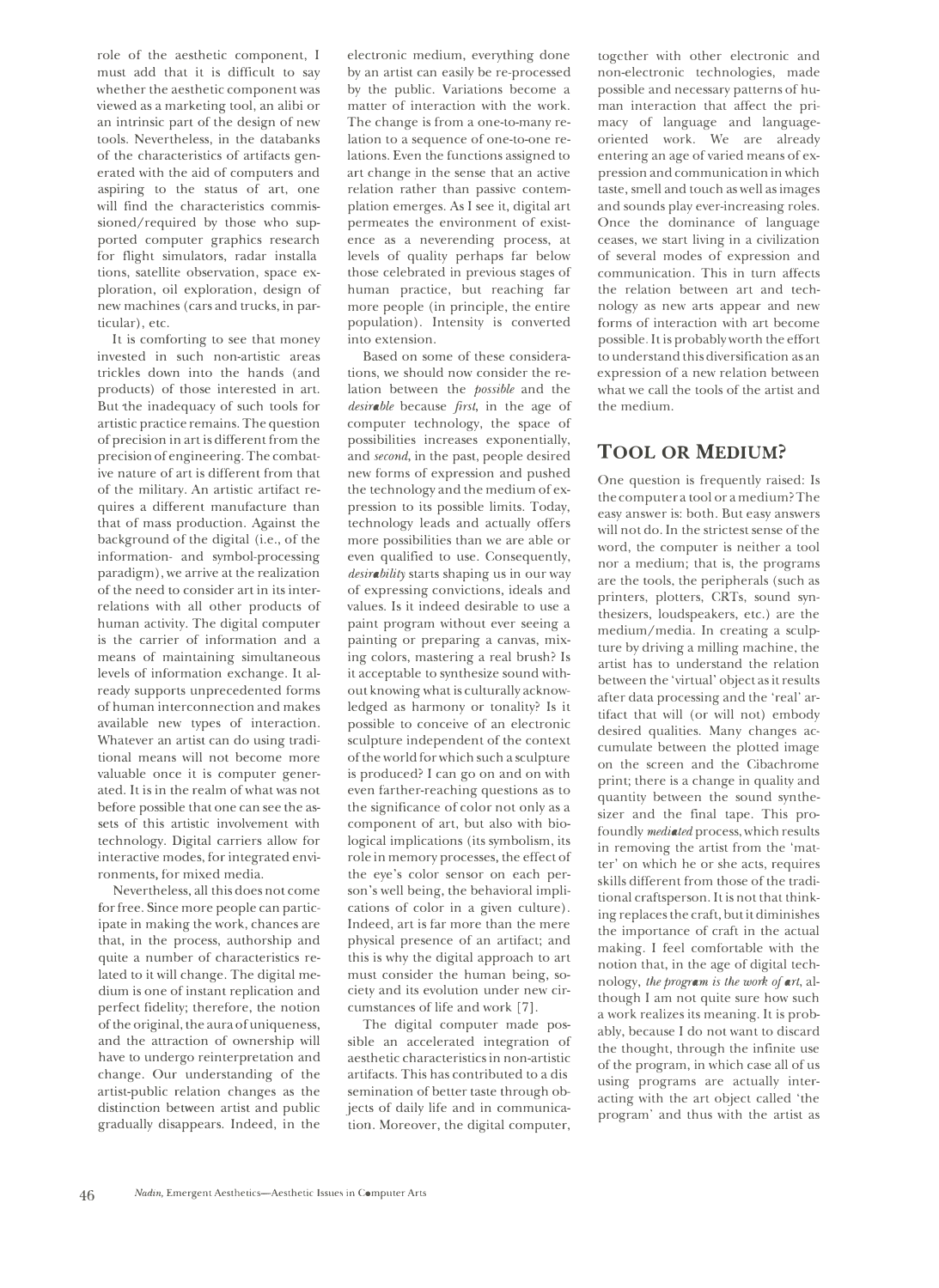author of the program. Whether or not this view is accepted, we still need to make clear that, due to the intrinsic characteristics of digital technology, there is no such thing as a computer artist who is not the author of his or her program. The very few successes we know of are the result of authentic mastery of the programming and the result of the attempt to create a legitimate alternative medium. Harold Cohen created not only the best computational theory of Harold Cohen's art, but also a tool of tremendous flexibility and respectable integrity. For those who want to be Harold Cohen followers, the use of AARON can be rewarding. But whether or not it is Harold Cohen who actually turns on the machine and makes sure it runs, the work is already signed by Harold Cohen; it projects his notion of art, his sensitivity and his particular aesthetic point of view. (AARON does not yet encode Cohen's aesthetics of color, so at least the color component is left to the artist.)

Art is not possible without technology. Nevertheless, art does not re flect how powerful technology is, but how powerfully it serves the artist's artistic means. The need for the 'disappearance' of the technology, for its 'invisibility', has to be put in the perspective of the *why* of art, as opposed to the *how* and even the *what.* In general, when the computer is visible, we arc given an indication that the technology is not yet appropriately assimilated in the activity supported. Manfred Mohr and john Pearson are good examples for understanding the implications of this principle. Their work, so different each from the other, is the result of integrating the computer in their thinking about and making of art. Both artists recognize the need for a powerful planning procedure, for an instrument adequate to the research of a personal aesthetic set of possibilities in which geometry plays an important role without becoming a goal in itself. John Pearson confesses that the computer influenced his process of thinking: thus he felt encouraged to look at the many facets of an artistic idea and discovered that some relevant avenues explored in his work would have been overlooked had he relied only on intuition. He typically starts his creative work where the computer ends in generating the shapes that will constitute the invisible support of the final image. Manfred Mohr discovered that his aesthetic interest

in multidimensional spaces could not be efficiently supported without an adequate instrument for visualization. He does not continue the tradition of literary descriptions of such higherorder spaces such as Abbot's *Flatland* [8], but uses a constructive perspective. Curvature, as evidenced in sections of this space, thus transcends the realm of topology and becomes artistically relevant.

Neither Mohr nor Pearson identifies his art as computer generated; and for someone who does not know what goes on in their studios, this is not relevant. At the opposite end of the spectrum are Lillian Schwartz and probably Frieder Nake. There is a strong computer component, almost a declaration of computer identity, that is quite misleading. Actually the computer trademark is a diversion. The expression is not the result of the hardware, but of an analytic effort. Nake's variations on Paul Klee and Lillian Schwartz's *Mona Leo* (juxtaposing half of the celebrated *Mona Lisa* and half of Leonardo da Vinci's self portrait, suggesting that he was the model) are works with a precise aesthetic condition resulting from the integration of the computer in the creative act. The analytic effort does not necessarily become art. Ending with a formal description of a work (like my applications to Brancusi's body of sculpture), the analytic effort constitutes a computational explanation, not a new, original, artistically relevant expression. I give my own work as an example to clarify that the mastery of the computer and the mastery of art are related but still quite different. One does not automatically result from the other.

Can users, the vast majority of those interested in computer art, also succeed? Depending upon what it means to succeed, the answer may be 'Yes'. Provided that we are able to adopt a different notion of art and a different notion of the artist, many arguments speak in favor of an increased interpretive approach, of more performances and larger audiences, and of aesthetic products new in their condition, impact, and cultural and social implications. For all these things to happen, we have to gain access to the technology in each of its various aspects while we simultaneously start-and I mean start-thinking about possibilities, about what is desired, and about what it takes to prepare the creative 'quantum leap' promised by the progress of technology and the experience we are acquiring. My position is that, instead of refusing theory, historical reference, and culture-because some believe that these can obstruct the new and will subtract from our preparedness-we should involve them in our efforts. This becomes so much more critical today since there are very good computational models (i.e., theories) that, while keeping close to the practice, also put this practice in a digital perspective and thus turn out to be instruments of creative understanding [9].

## **DIVERSIFIED AESTHETIC PRACTICE**

At various professional meetings, seminars, workshops and classes during my involvement with computers, I have suggested artistic experiments and new ideas for a creative approach. I have tried some and am still involved in others. Of these, several can be mentioned along the line of the ideas pursued here.

l. Given the integrative power of the technology and the possibilities of combining sound, movement, images, etc., we can create an environment for play that documents itself in the data stored. Eventually a game can be conceived with events taking place both in sequence and in parallel, the outcome being the score for the next game, i.e. participatory performance.

2. Using the networking power of the technology, we can access people in their homes and challenge passivity and complacency by making possible the interaction of all those connected through the cable systems.

3. We can transform those major events of a democratic society-election debates, congressional debates and votes, referenda, etc.-into major artistic events, not only by recording a vote in a booth, but by making the act of voting an occasion for creative expression.

4. We can make private art part of the community ceremony; we can make possible the display of what people draw, write or compose within a community and allow interactive changes.

5. We can form our relation to what is already established by 'pumping' into people's homes high-resolution images of museum art; we can allow for interactive programs that will enable the viewer to reframe the work,